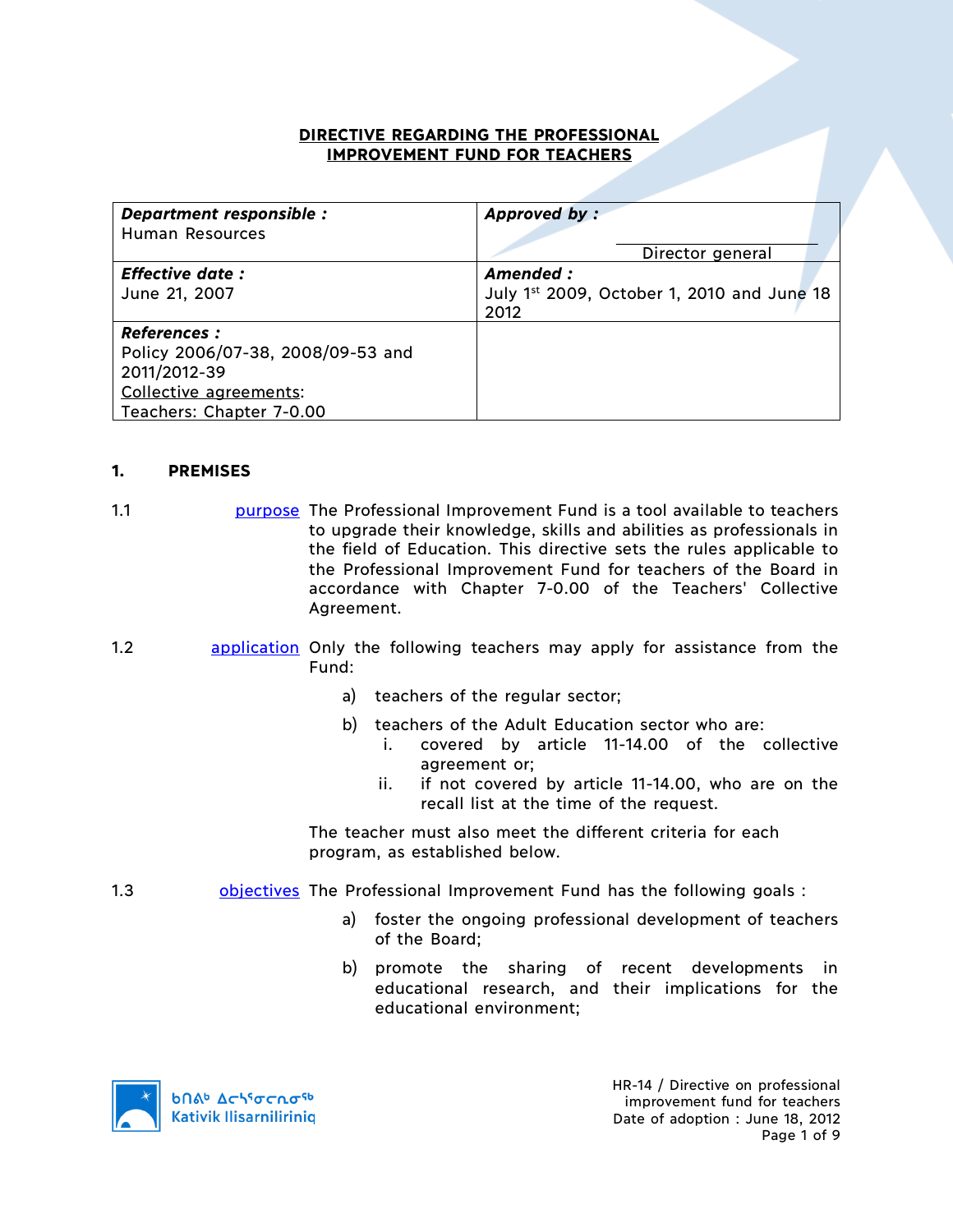- c) lend assistance to the teachers' network in developing ideas, methods and innovations in teaching;
- d) allow teachers to share the skills, knowledge and talents they have developed with their colleagues at the Board.

It is aimed at setting a framework for the use of resources in order to distribute available funds for the greater benefit of all.

### 1.4 definitions In this directive, the following words or expressions mean:

- a) **Committee**: the Board Committee as established in article 4-3.00 of the collective agreement or the Professional Improvement Committee if created under clause 7-1.03;
- b) **dependent**: as defined in clause 12-1.01 of the collective agreement;
- c) **Fund**: Professional Improvement Fund for teachers;
- d) **tuition fees**: fees paid for enrolment in a course.
- 1.5 budget The total budget of the Fund is determined by Chapter 7 of the collective agreement in effect.
- 1.6 consultation Before making a decision on the following matters, the School Board must consult the Committee:
	- a) the inventory of professional improvement means at the teachers' disposal;
	- b) the teachers' needs in professional improvement;
	- c) the preparation of the annual budget for the professional improvement of teachers.
- 1.7 **decision** The Committee studies each request and makes the appropriate recommendations to the School Board. However, the Board ratifies the unanimous or majority recommendations of the Committee, unless these recommendations are contrary to the collective agreement.
- 1.8 vote Regardless of the number of members present at the time of the vote, both parties maintain 3 votes each.

*Amended on July 1, 2012*

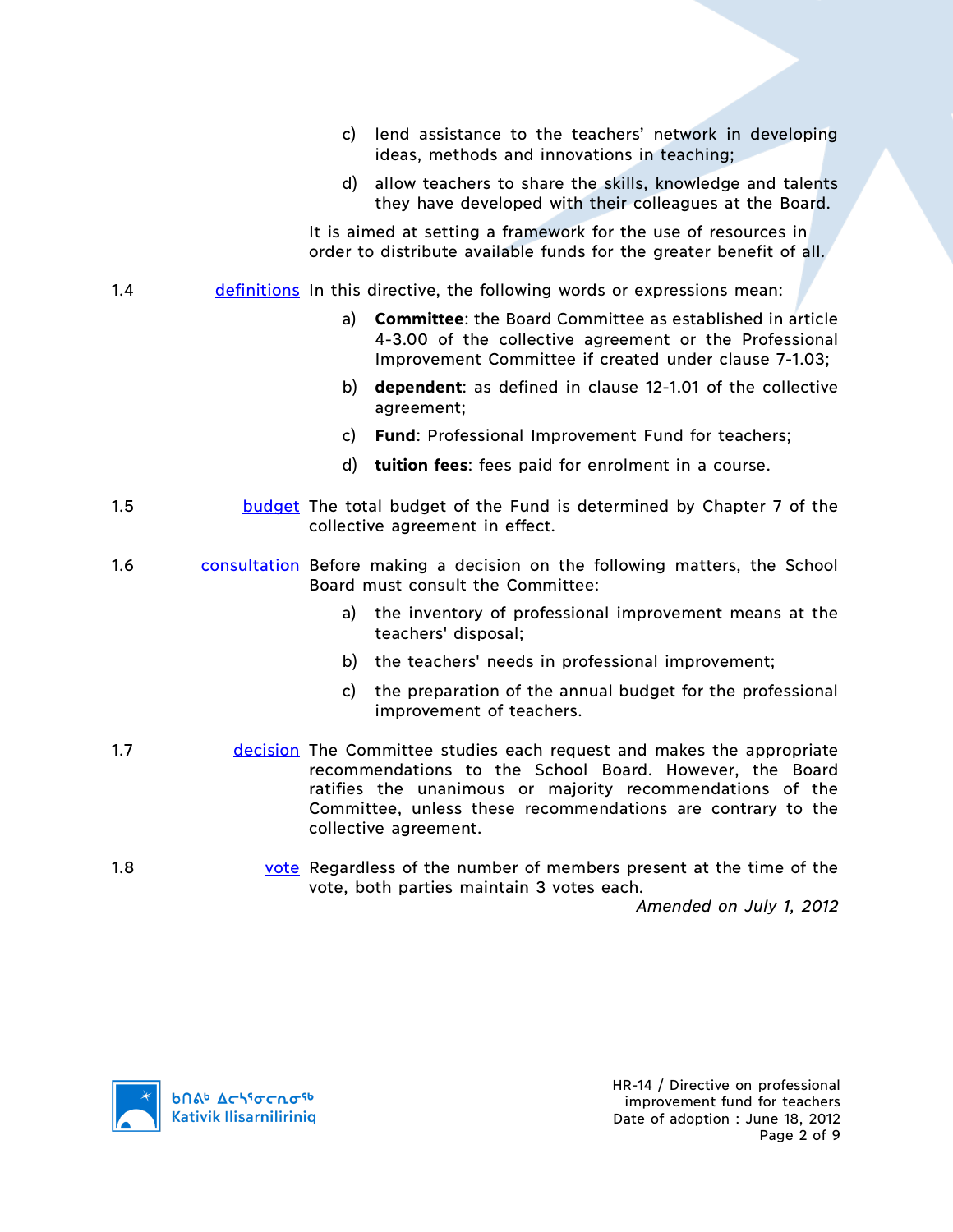## **2. GENERAL PRINCIPLES**

2.1 distribution The budget for the Fund is spread over the following categories :

- a) PLAN A : Scholarship Fund;
- b) PLAN B : University Credit Courses;
- c) PLAN C : Conferences and Workshops;
- d) PLAN D : Special Projects;

The Committee recommends to the School Board the distribution of the Fund between the categories and between the periods during the year. Any change in the distribution has to be made at the beginning of the school year. The unused amounts for any period will be added to the following period.

# **3. PLAN A: SCHOLARSHIP FUND**

# 3.1 **eligibility** To be eligible to the Scholarship Fund (Plan A), a teacher must :

- a) be a full-time teacher for the intended school year;
- b) have at least two (2) years' experience as a teacher with the Board;
- c) register for a full-time program in a university;
- d) not receive any other funding from the School Board or from programs administered by the Board for the same purpose. In such cases, the scholarship will be deducted accordingly;
- e) provide the Committee with a copy of the application for admission to a university in Quebec. Courses may be taken in a Canadian university outside of Quebec if these courses are not available in Quebec or if the teacher's point of departure is located elsewhere in Canada.
- 3.2 **priority** Only one scholarship per school year is granted under Plan A. When more than one applicant qualifies, priority is given to the applicant with more years of service at the Board. However, more than one scholarship may be granted where allowed by the Fund's accumulated surplus.
- 3.3 teacher's To maintain the scholarship under Plan A, the teacher must :
	- a) successfully complete each semester. In case of failure, the Committee will interview the teacher and reassess his eligibility;



obligations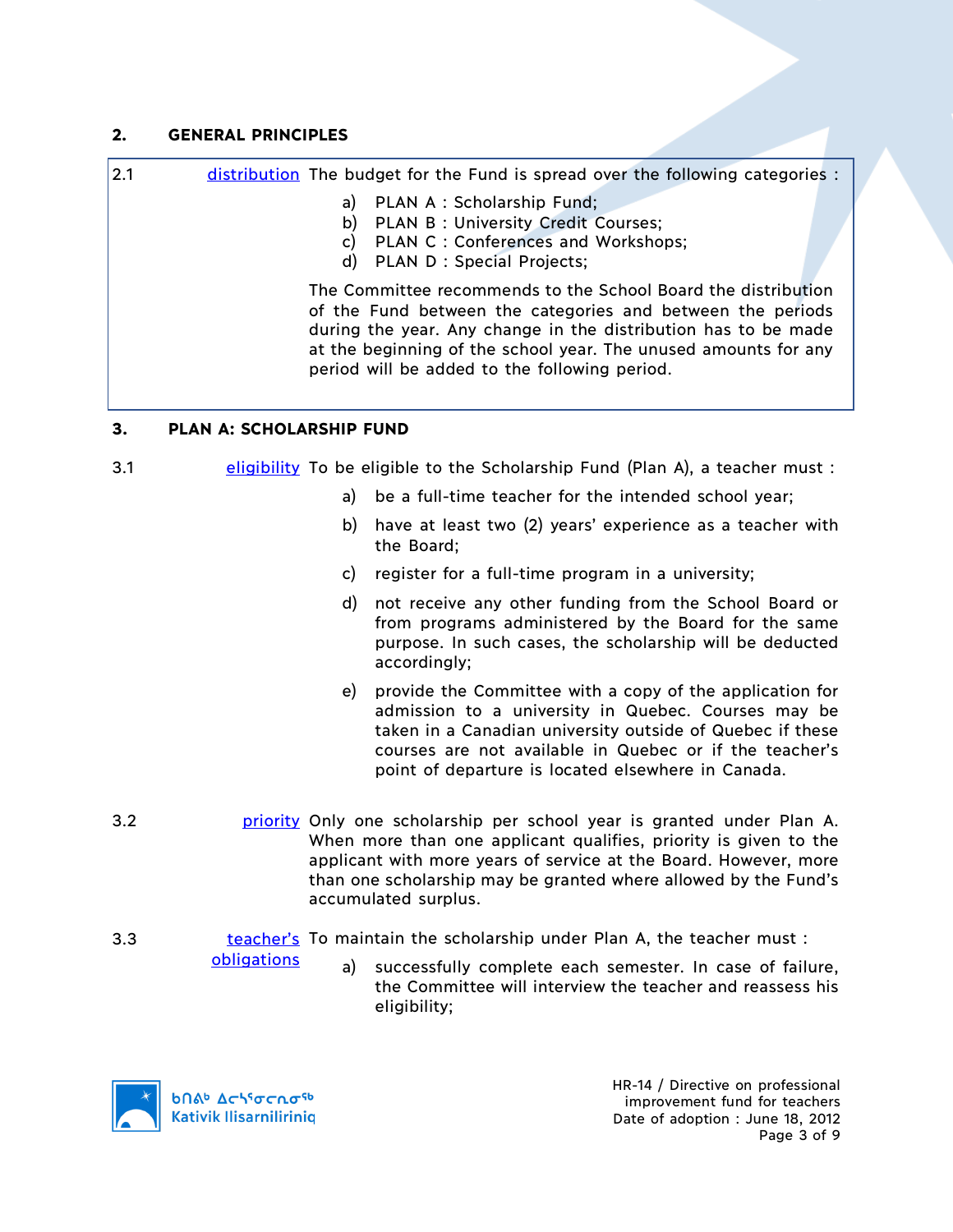- b) forward a transcript of his marks at each semester. Failure to do so, the payments are stopped and the teacher must reimburse what he received;
- c) commit to go back to a teaching position at the Board for the entire subsequent school year. Should the teacher not return to the Board the following year, he must reimburse all amounts received.
- 3.4 funding The maximum amount that may be granted to a teacher under Plan A cannot exceed \$30,000 per year and is calculated as follows :
	- a) basic amount: \$25,000;
	- b)  $1^{st}$  dependent: \$2,500;
	- c)  $2^{nd}$  dependent: \$2,500.
- 3.5 **terms of The scholarship is paid in eight monthly payments beginning in** payments September.
- 3.6 taxation The teacher will receive Provincial and Federal statements for the scholarship amounts granted.
- 3.7 deadline All Applications to the Scholarship Fund (Plan A) must be received and decision by Human Resources Department by February 1st. Applications received after this date will not be considered.

Decisions on applications are to be made before March 1.

### **4. PLAN B: UNIVERSITY CREDIT COURSES**

- 4.1 **purpose** A teacher who has taken credit courses at a university can apply for reimbursement of tuition fees under Plan B, when the following conditions are met :
	- a) the course was completed less than a year before the request;
	- b) the teacher was employed by the Board at the time the course was taken;
	- c) the course was taken in a university in Québec. In the case of courses taken in a province other than Québec, a teacher will be eligible for reimbursement of tuition fees equivalent to what these fees would have been if the course was taken in a Québec university up to the maximum provided below.



HR-14 / Directive on professional improvement fund for teachers Date of adoption : June 18, 2012 Page 4 of 9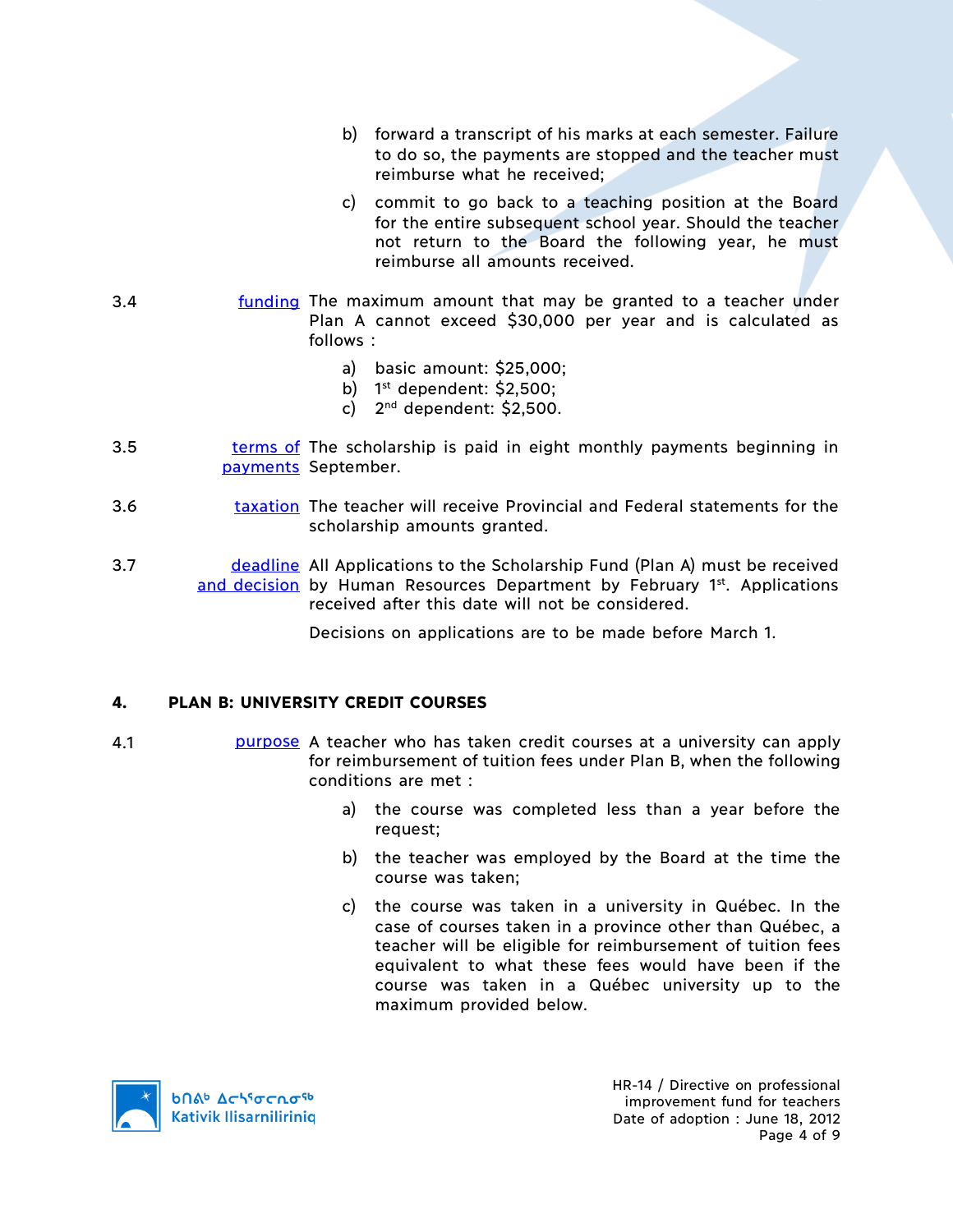- 4.2 eligibility Tuition fees under Plan B will be reimbursed upon submission of the following relevant supporting documents :
	- a) official certificates or transcripts;
	- b) original receipts.
- 4.3 funding The Plan B Fund reimburses a maximum of \$2,000 per year per teacher.

The Educational Administration course in Quebec is eligible for reimbursement under Plan B when it is not the last requirement for the Diploma.

4.4 deadline Applications for reimbursement under Plan B must be received by Human Resources department within one year after the teacher has completed the course.

## **5. PLAN C: CONFERENCES AND WORKSHOPS**

- 5.1 purpose Plan C is intended for reimbursement of registration fees and travel expenses for a teacher's participation in a conference or workshop. The Committee urges the teacher to share his experience of the conference with colleagues upon returning to work.
- 5.2 eligibility A teacher can be eligible for Plan C when:
	- a) he has completed at least one year of service with the Board;
	- b) the subject of the conference is relevant.

No more than two (2) teachers per community may attend the same conference under the present Directive. A confirmation from the school that an adequate substitute teacher is available for the period of absence must be provided. Priority is determined by article 5.3 below. The costs of the teachers' replacement will be recovered under the Professional improvement funds budget.

- 5.3 priority When funds are limited, priority is given to the teacher :
	- a) who has never benefited from funding in the past under Plan C or, if none of them did,
	- b) who has the most seniority;

Any other pertinent consideration may be applied



HR-14 / Directive on professional improvement fund for teachers Date of adoption : June 18, 2012 Page 5 of 9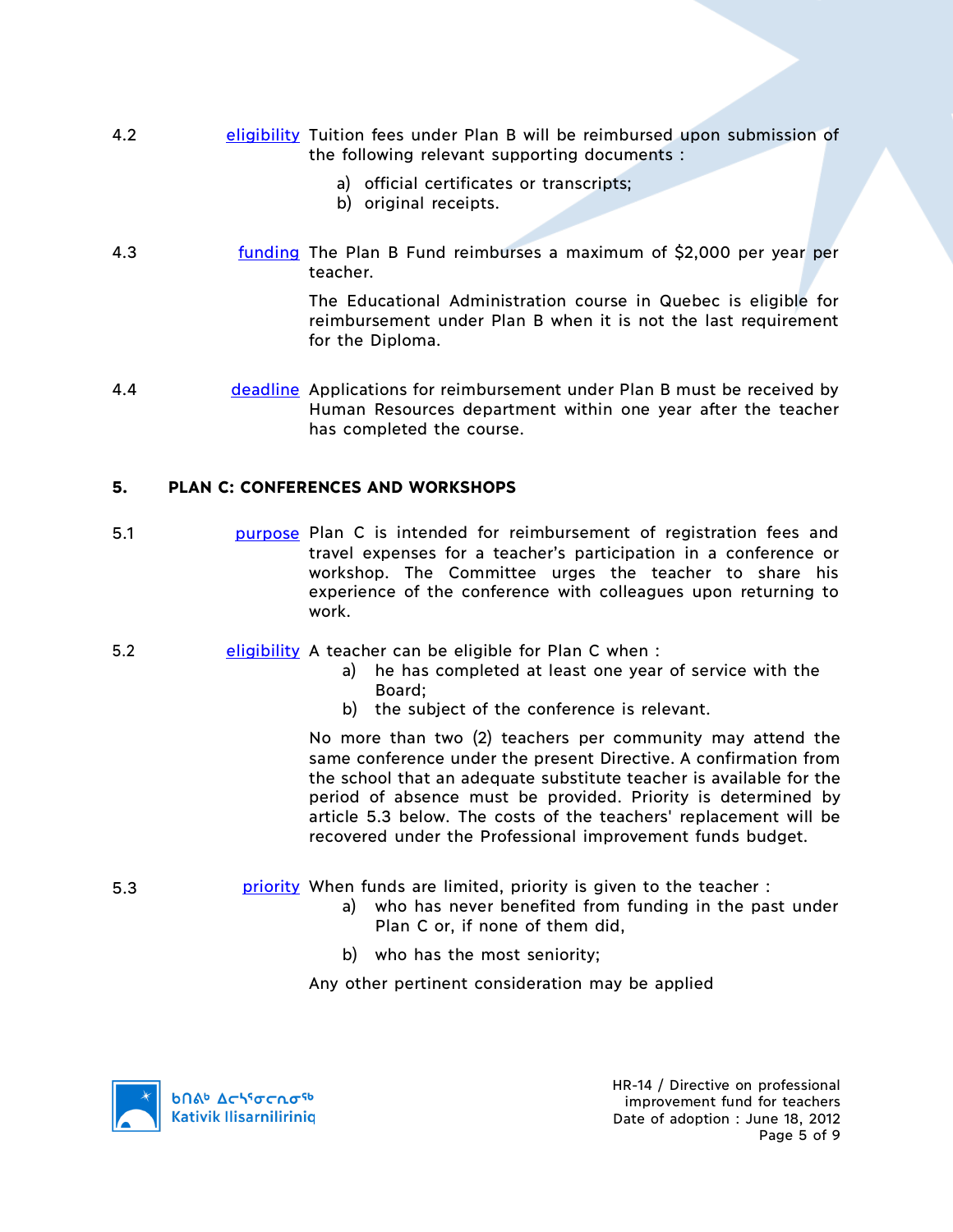- 5.4 application The teacher applies for funding under Plan C by completing the Form (*see Annex A- Form*) and by submitting it to his school Principal who will make his recommendations<sup>1</sup> and transmit the Application to the Human resources Department. All requests will be submitted to the Committee.
- 5.5 funding The following expenses are eligible for funding under Plan C :
	- a) registration fees;
	- b) transportation from and to the place of assignment in Nunavik to Montréal or to another community within the Nunavik;
	- c) subject to a maximum of \$2,000:
		- i. transportation between Montréal and the location where the activity is taking place
		- ii. accommodation, meals and incidentals

The conditions and rates as established in the Business Travel Policy of the Board apply but all claims for reimbursement must be submitted within 60 days after the completion of the trip, failing which Kativik Ilisarniliriniq (KI) will not reimburse any travel expenses.

- 5.6 **deadline** Applications for funding under Plan C must be received by Human Resources department before the following deadlines :
	- a) for conferences held during the first period (October to December), applications must be received by September  $15<sup>th</sup>$ :
	- b) for conferences held during the second period (January to May), applications must be received by December  $10^{th}$ ;
	- c) for conferences held during the third period (June to September), applications must be received by May 15<sup>th</sup>.

Applications received after these dates will only be considered after decisions have been rendered on all the other applications and if funds are still available.

### **6. PLAN D: SPECIAL PROJECTS**

 $\overline{a}$ 

6.1 **burpose** Plan D allows teachers to submit any special project to the Committee. Although priority is given to collective projects, an individual project may be approved if not already covered under Plan A, B or C.

<sup>1</sup> The recommendation could either be positive or negative

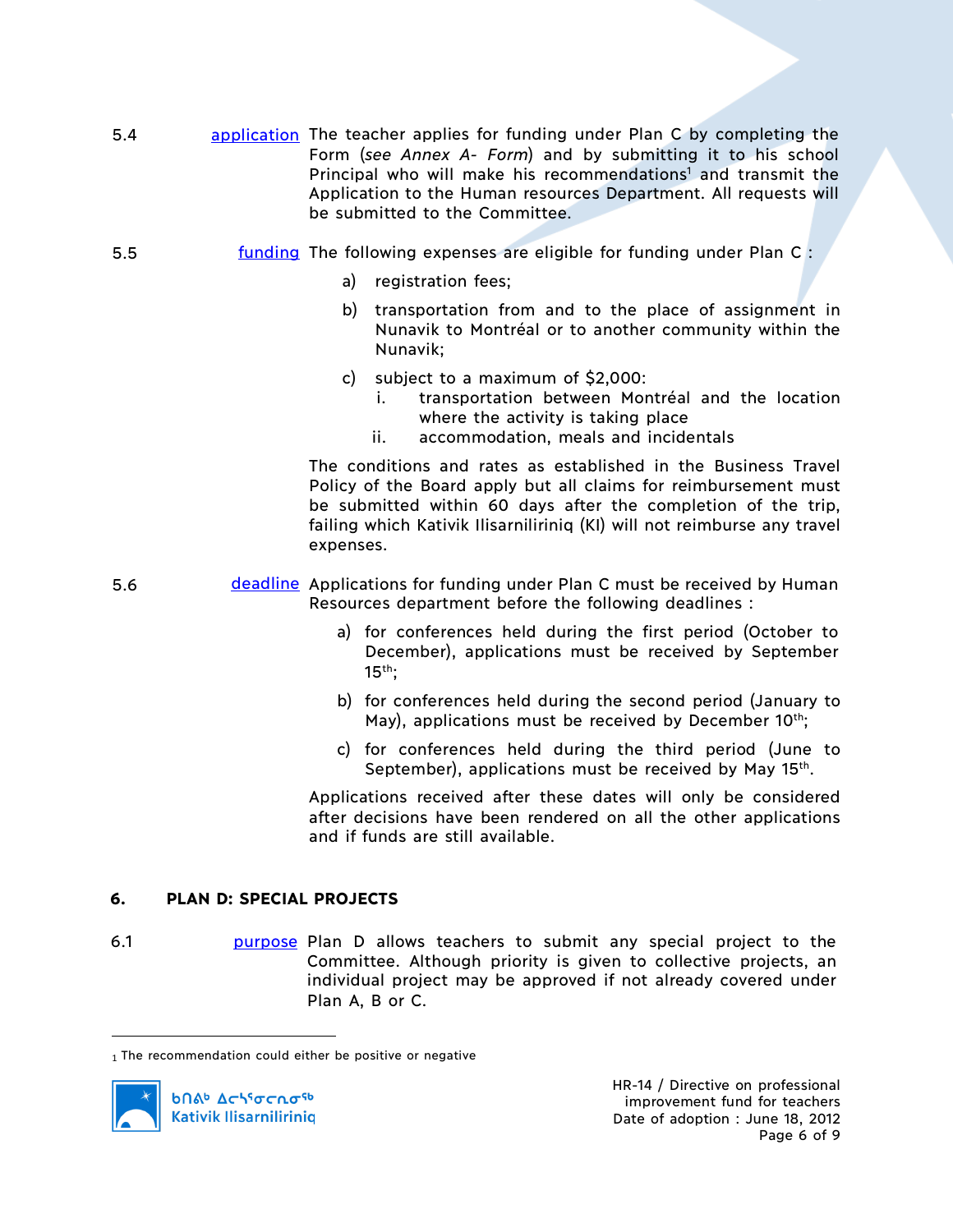6.2 deadline The application for funding under Plan D must be received by the Human Resources department at least 30 days before the activity.

### **7. WORK TIME**

7.1 workweek Only the direct travelling time to and from the professional improvement activity and the activity dates themselves will be authorized as work time. Travel time includes any delays incurred when not due to the teacher's negligence.

> No compensatory time or indemnification is granted when the professional improvement activity extends beyond normal working hours.

# **8. APPLICATION OF THIS DIRECTIVE**

- 8.1 **business** previous The present directive replaces all other directives of the Board provisions pertaining to this subject, while respecting the policies adopted by the Council of Commissioners where applicable. If such policies are adopted, the provisions of these policies will be integrated into this directive for the benefit of the reader.
- 8.2 **responsibility** Any person referred to in this Directive must abide to all its for the provisions and all managers of the School Board are responsible application to ensure that all its provisions are applied and respected.

The Director of Human Resources is the person responsible for providing support in the interpretation of this Directive and to ensure its revision when necessary.

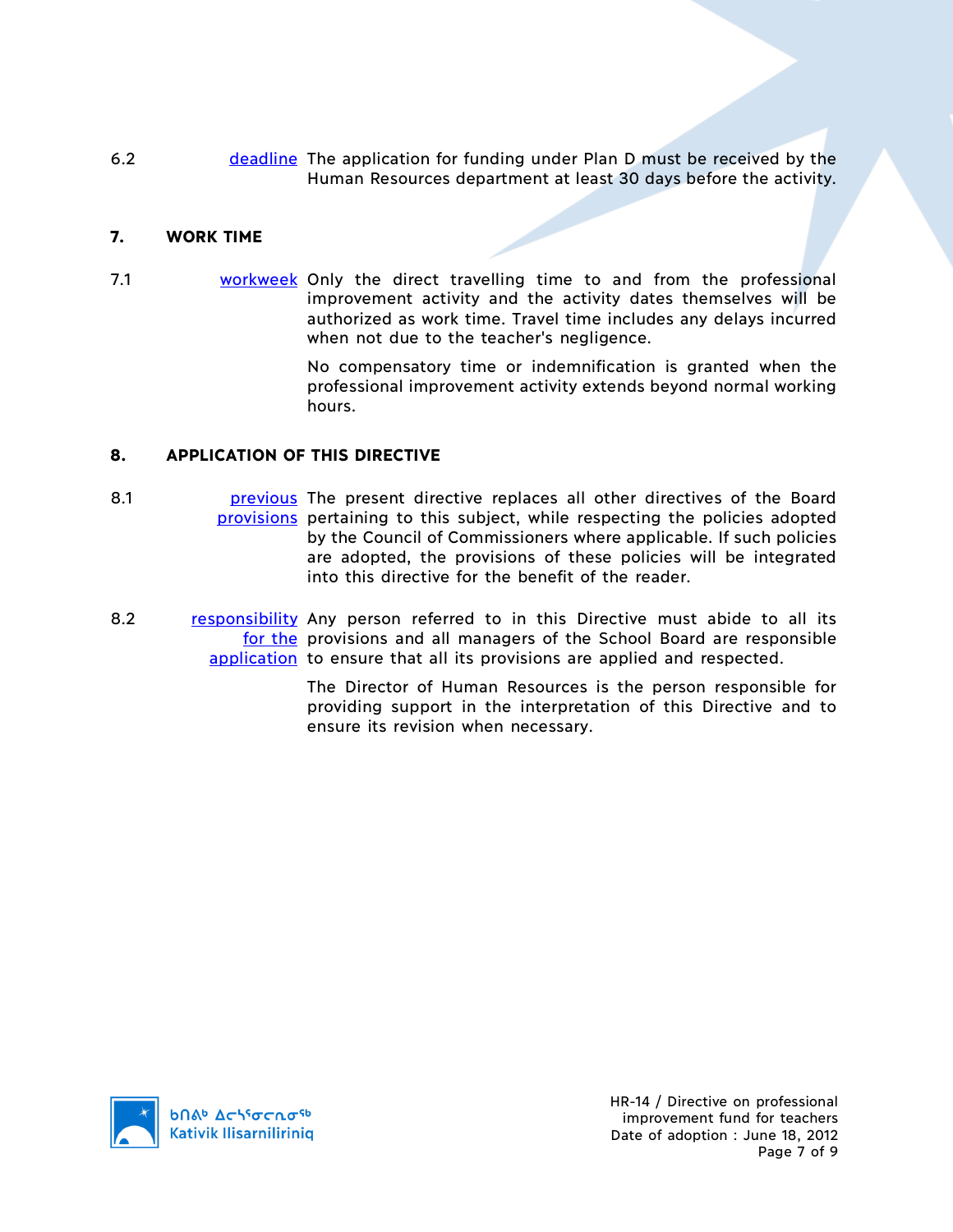# **ANNEX A**

#### **DEMANDE DE PARTICIPATION CONFÉRENCE ET ATELIER**

Pour plus d'information vous référer à la directive sur le Fonds de perfectionnement

Faire parvenir la demande au Directeur des ressources humaines de la Commission scolaire.

**APPLICATION FORM CONFERENCE AND WORKSHOP**

For more information refer to the improvement funds directive

Address all requests to the School Board Director of Human Resources

| Date | Requise pour / Deadline |  |
|------|-------------------------|--|
|      |                         |  |

#### **Identification**

| Nom/Name                                                                                                      |                                                  |  |  |
|---------------------------------------------------------------------------------------------------------------|--------------------------------------------------|--|--|
| Village / Community                                                                                           |                                                  |  |  |
| Niveau d'enseignement / Level of teaching                                                                     |                                                  |  |  |
| □ Primaire/ Primary<br>$\Box$ Secondaire/ Secondary<br>$\Box$ Autre/ Other<br>$\Box$ Maternelle/ Kindergarden |                                                  |  |  |
| Langue d'enseignement / Language of teaching :                                                                |                                                  |  |  |
| Années d'expérience : KI /                                                                                    | Années d'expérience dans l'enseignement. /       |  |  |
| Years of experience: KI                                                                                       | Years of experience in teaching                  |  |  |
| Avez-vous auparavant reçu une aide du fonds de                                                                | Date et nature de la dernière demande approuvée: |  |  |
| perfectionnement des enseignants?<br>Have you previously received assistance from the teacher                 | Date and nature of the last approved request:    |  |  |
| improvement fund?                                                                                             |                                                  |  |  |
| $\Box$ oui/ yes<br>$\Box$ non / no                                                                            |                                                  |  |  |

### **Sujet de la conférence / Subject of the conference**

Si possible joindre un document ou dépliant de la conférence /

If possible attach a pamphlet or other document describing the conference

Titre de la conférence ou de l'atelier / Title of the conference or workshop

Lieu et date / Place and date

Description

Quels seront les avantages pour vous et votre école? / What benefits will this bring to you and your school?



**b**Πል<sup>b</sup> Δςιγσς ησ<sup>ς 6</sup> **Kativik Ilisarniliriniq**